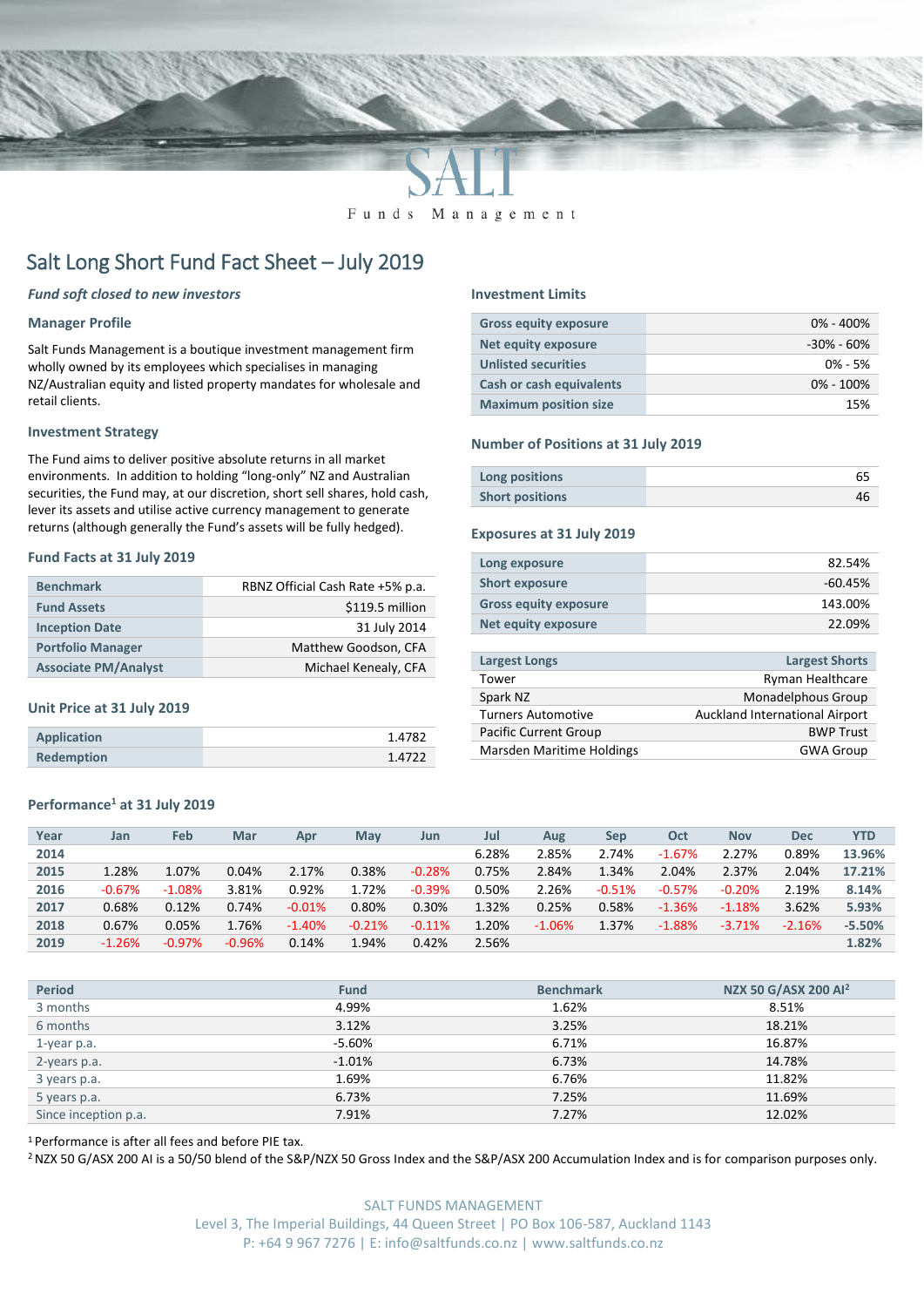Funds Management

### **Country Allocation at 31 July 2019 (Gross Equity Exposure) July 2019 Individual Stock Contribution**



#### **Fund Commentary**

#### Dear Fellow Investor,

The Fund delivered a strong return of +2.56% after all fees and expenses during the month of July. Several of our larger Australian longs worked extremely well although we continued to suffer in NZ from a quiet bear market in smaller stocks combined with a rampant bull market in the ten largest. More on this shortly. Since inception, the Fund has now returned +47.2% after all fees and expenses.

The July return was particularly pleasing in that the Fund was carrying heavy protection via our short positions, with our net length declining from 29% to as low as 21% near monthend. Given our style of being long what is cheap and short what is expensive and/or structurally challenged, our current experience is that a net position in the low-mid 30% region is market neutral. Risk-adjusted, we were net short throughout the month but delivered strong returns despite markets rising.

The Fund is set up to navigate the tension between providing protection for when hideously overpriced markets finally fall, while trying to hang in there for so long as the party is raging. Our recent success in providing this protection can be seen when one examines the seven negative days during the month for a 50/50 index of the S&P/NZX50 and S&P/ASX200. The Fund was actually up on six of those seven days and delivered an average return for those days of +0.30% versus the average for long-only markets on those days of -0.42%.

This Fund is providing a true uncorrelated alternative and while its returns may currently look a touch sparse relative



to booming long-only equities, this comparison will change quickly when the market turns. In a world where so many investment classes are expensive, we will continue to stick to our knitting. The chart below shows why we think having uncorrelated assets in one's portfolio is ever more important.



The remorseless advance of the NZ equity market has entered a parabolic phase, with the one year forward PE for the core market (ex-property and Infratil) now being 31.9x. Share prices keep going up, although for the first time in a while, earnings did keep pace last month. The median PE is a far more supportive 18.0x. With ten year bond yields at around 1.4%, we would even argue that the median stock is somewhat cheap if one can successfully tip-toe through the varying array of earnings risks. Unsurprisingly, this is how the Fund is positioned in NZ, with many of our longs being in mid-cap names which offer strong value or under-priced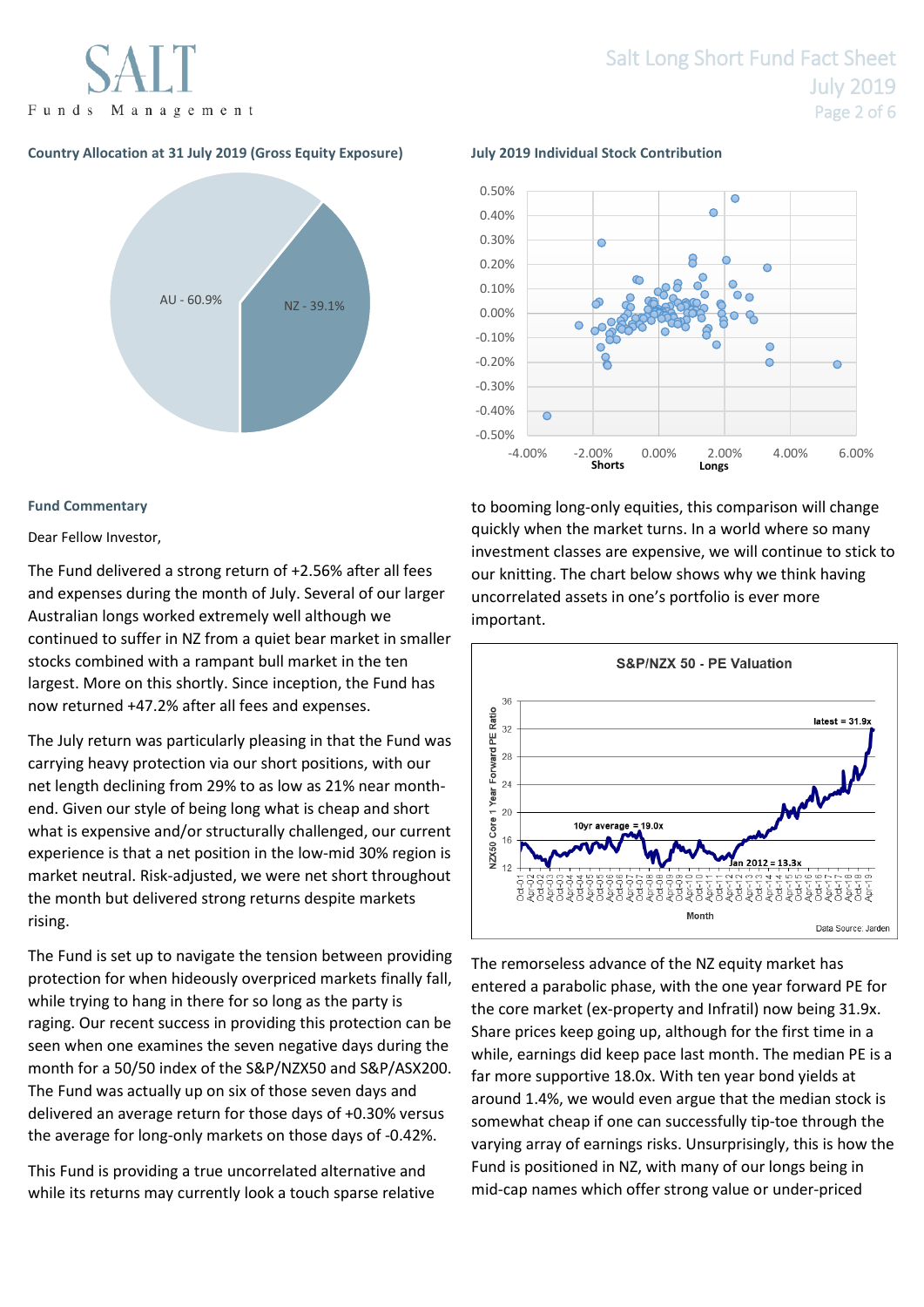Funds Management

growth, while trying to avoid cyclical earnings risks. Larger examples here include Tower, Scales and Sanford. Conversely, most of our shorts are in ultra-expensive larger cap names, with NZ examples including Ryman and Auckland Airport.



The chart above illustrates how "size" as a factor has utterly dominated returns over the last year. "Valuation" has been irrelevant and "earnings downgrades" have generally been of mere passing interest. Even "earnings and price momentum" have done no better than the market – all that has mattered has been size.

The chart splits the S&P/NZX50 Index into groups of ten ranked by size and shows the 10 largest names have risen by an average of +26.4% and the second group has risen by +16.4%. Remarkably, the 30 smallest stocks in the index have fallen on average. Passive and quantitative funds have had an outrageously large impact on the NZ market, with Macquarie data showing 40% of all NZ trading volume is now being squeezed into the 15 minute match versus 20% offshore. Importantly, this trend to passive has coincided with a bull market. We invite you to ponder what will happen when there is a left-field shock and passive funds turn into forced sellers - we look forward to covering our shorts at significantly lower prices.

The passive effect has been particularly large in NZ but it has been a factor everywhere. Historically, the failure of market breadth to confirm market highs has been a classic technical sign of a bull market top, but for now, the remorseless trend towards passive has changed the rules of the game. According to BAML, the past 10 years has seen \$4.1tn flow into passive investment funds globally and \$1.5tn gush out of active managers. Along with this, just 6% of MSCI World Index stocks account for 53% of global returns so far in 2019.

We have been slow to recognise this trend but in recent months have been scouring the Aust/NZ markets for large cap opportunities from the long side and have been aggressive when they have popped up. Examples include

switching from a large short in Spark (SPK, -1% in July) in the \$4.20 region to a very large long in the \$3.60-\$3.70's and buying a reasonable size long in Brambles (BXB, +2%) when it fell to the low \$12 region as transport cost pressures are abating and a monstrous buyback will be unleashed post result. That said, we think that earnings risks will trump the size effect when they materialise, so we have stayed well clear of large cap cyclicals such as Fletcher Building (FBU, +2%) and had some success shorting global cyclicals such as Fortescue (FMG, -8%) and Rio Tinto (RIO, -5%) near their highs.

One surprise from this size performance divergence is that NZ hasn't seen greater equity issuance nor greater M&A activity by the large cap sharks swallowing up the smaller cap tiddlers. There has been modest equity issuance from the likes of Arvida and Tourism Holdings but M&A activity has been very light on the ground. Our expectation is that the stars are surely aligning. Debt costs are very low, private equity funds are bulging at the seams and a slowing economy creates the temptation for listed companies to grow by acquisition when organic opportunities are limited.

Australia has been quite different, with there being a number of IPO's and a veritable surge in equity issuance, with property companies leading the way. The contrast with NZ is an indictment on those cautious domestic Boards who are failing to take advantage of a generational opportunity to raise equity at a large premium to any reasonable estimate of fair value. Thanks to Australia, the "deal" folder in our in-box is bulging as we have picked our way through the various opportunities in that market. Moreover, the month saw a takeover battle erupt for our small holding in GBST (GBT, +31%) and an attractive bid put on the table for our medium sized holding in Pacific Energy (PEA, +42%).

The madness of August result season is almost upon us and our portfolio positioning is conscious of the earnings risks that exist both for the reported Jun19 year numbers and more particularly around the Jun20 guidance where broker forecasts are well into cloud cuckoo-land relative to current economic realities.

Research from Macquarie highlighted that at this time last year, Australian analysts expected market EPS growth (exbanks, property, resources) of +14.7% for Jun19 and this has now been gradually whittled back to -0.8%. Current forecasts for Jun20 are +8.4% and are on the way down from just over 10%. Similarly, using Jarden numbers, NZ year-ahead EPS forecasts are 6% lower than they were one year ago when this is normally a number that rises due to inflation and reinvestment of retained earnings.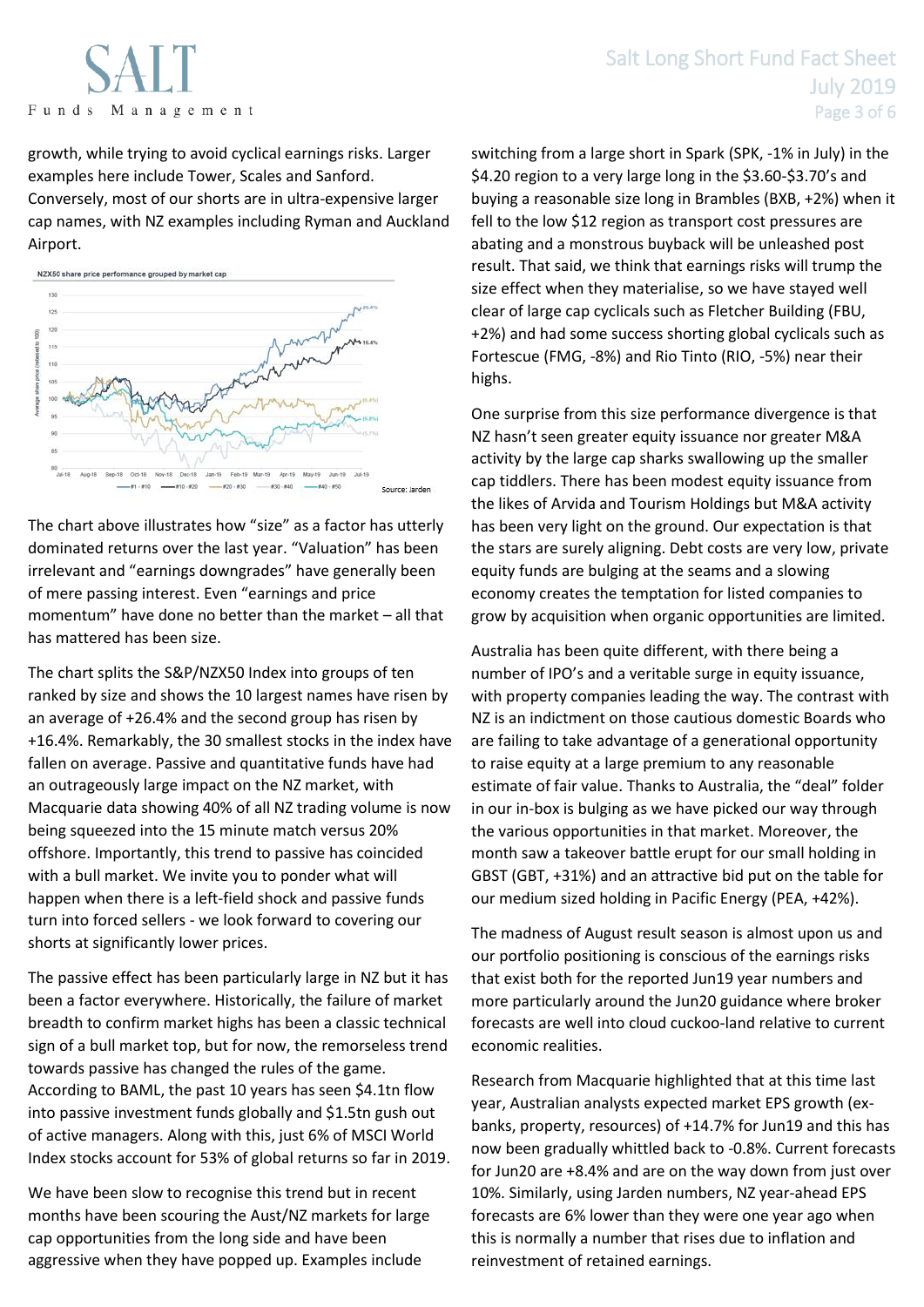Fig 2 Industrials EPSg is forecast to rebound to +8.4% in FY20E after a modest 0.9% fall in<br>FY19E. Excluding forecast margin expansion, Industrials FY20E EPSg is closer to 2%



Source: Macquarie

What is truly frightening is that on Macquarie's numbers, total Australian EPS growth for the entire last decade has been just 11% and this includes M&A, a good portion of which has been debt funded. Barring the post-GFC snapback, expected earnings growth has started every year in the +10- 15% region and eventually been whittled down to the reality that averages a mere +1.1% per year. The market is clearly vulnerable as we head into earnings season with F20 earnings forecasts far too high.

The unrealistic expectation of strong earnings growth flies in the face of weak business confidence surveys and a variety of other soft indicators. The monthly ANZ Survey shows that firms' own activity outlook currently sits at +6% compared to a long term average (since late 2001) of +24%. We need to go back to May 2009 to find a weaker reading and it consistently registered readings in the +30% to +50% region in the halcyon days of 2010-2017 when the market was a lot cheaper. We were generally bullish until the latter part of that period. Australian surveys paint a similar picture, and yes, they are well correlated with listed company profits.

Unfortunately, this economic scenario means that unimaginative, narrowly focused central bankers will continue to push on a piece of string in their vain attempts to deliver on their 2% inflation targets. Try to find a piece of research on any central bank website conclusively showing that a symmetrical 2% target is optimal rather than say 1% or 1.5%. We have tried and what we found was a survey by Federal Reserve economist, Anthony Diercks which surveyed over 100 academic studies and found an optimal target of somewhere between -4% to +6%! The studies also show that deflation only matters when debt levels are very high.

Even worse, we would suggest that the 2% target is beset by measurement errors and that the reasons for inflation being low have nothing to do with central bank policies and their narrowly specified models that revolve on inflation expectations.

An article in "The Age" quoted Fidelity International research and looked at the Australian CPI since 2000. The overall CPI has risen by 57%, wages have risen by 78% but medical services have gone up by +195%, electricity +194% and secondary education +203%. Conversely, audio-visual and computing has fallen -89%, games -16%, cars -14% and clothing/footwear -10%.

Alongside these composition issues, we would point to structural deflationary factors such as a non-linear explosion in computing power, disruptive network effects which have removed excessive pricing that depended on information limitations, and a BIS paper that showed significant demographic effects where societies with low working age populations and large groups of old people tend to have far lower inflation. We would also point to the structural emergence of cheaper production sources in China, Eastern Europe and South-East Asia. As an example, we have fond memories of our old investment in Coats Group where they first shifted their thread production from Western Europe to China and then to the likes of Cambodia, Vietnam and Bulgaria.

Does anyone seriously think that the prognostications of RBNZ or other central bankers have the slightest impact relative to these major structural trends? Even worse, the experience in Europe is that ultra-low rates will see banks bleed deposits and limit their ability to lend as they are required to keep their targeted retail versus wholesale funding ratios. Further, a zero cost of debt is prolonging the life of zombie companies and excess capacity. It also makes it very cheap to fund disruptive technologies that are deflationary by their very nature. As Willem Buiter, the ex IMF and now Citi economist put it in a widely cited speech, current monetary policy is, "*in the land of make believe*".

For now, we can rail all we like at what we perceive to be the counter-productive folly of central bankers but they are showing no signs of wavering just yet. Indeed, there are even signs that they may double-down, with the ECB examining moving to a 2% symmetric inflation target while the RBNZ is reportedly considering how negative rates might work. Until we see signs of change, we will play the game and are 9% net long real estate, 2% utilities and 7% communication services.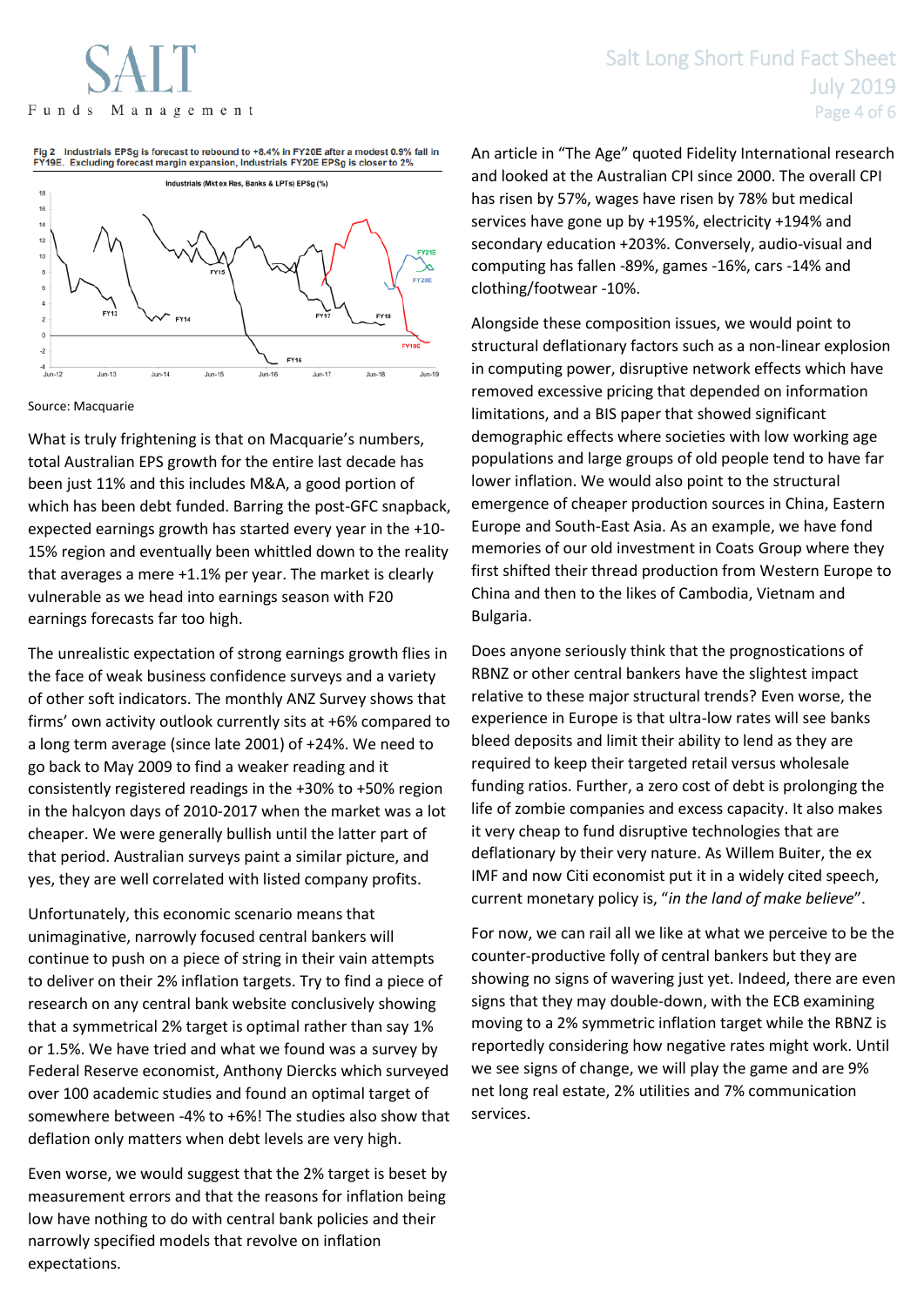

## Salt Long Short Fund Fact Sheet July 2019 Page 5 of 6

Returning to the performance of the Fund during the month, the return of +2.66% (pre fees and tax) was comprised of +3.68% from the long side and -1.12% from the short side, with strong markets being the obvious driver of the divergence. The "winners to losers" ratio was an extremely good 62% and there was a strong skew to our key winners being more numerous and larger than our losers.

Our two largest headwinds came from the short side and are names that we view as being profoundly overpriced and which have easily identifiable risks that will materialise at some point – hopefully sooner rather than later. There is nothing more frustrating than a short that rises in your face for what you perceive as all the wrong reasons.

The biggest detractor was the large short in our old friend Ryman (RYM, +10%) which exhibited somewhat unusual trading behaviour during the month. The four listed peers rose by a simple average of +0.4% and we believe their businesses are certainly travelling no worse than RYM. Over the last year, RYM has returned 8%, whereas Summerset is - 26% and Metlifecare is -27%. The NZ housing and retirement village outlook has darkened dramatically in recent quarters and it seems bizarre that the stock which has the least disclosure, is the most geared and is by magnitudes the most expensive has outperformed its peers by so much. It speaks to the power of passive and unusually aggressive offshore purchasing.

The only other material headwind was our mid-sized short in the bubbly dot.com company, Wisetech Global (WTC, +15%) which we view as the epitome of extraordinarily overpriced Australian growth stocks. WTC is on a Jun19 PE ratio of 172x and a price/revenue ratio of 29x. For this an investor gets modest levels of organic growth supplemented by numerous acquisitions of a potpourri of small software companies around the world at mere fractions of WTC's multiples. We have seen numerous examples of this valuation arbitrage game in many industries over the years and our observation is that they invariably end in tears unless there are genuine synergies. Making matters worse, the global trade recession would not normally be good news for a cargo software company and our understanding of their system is that it is very much "closed box" in nature rather than featuring the open API's that allow leading SaaS companies in other fields to generate a genuine network effect.

One of our favourite pieces of research in the current bubble comes from a well-rated analyst in this name who has a DCF valuation of \$7.70 (which we suspect has been welltortured) and a price target of \$33 based by applying an EV/sales multiple of 23x to forecast 2020 revenues. This multiple was generated by application of a random 30% premium to SaaS peers. The DCF valuation is no longer published. He has clearly been right and we have clearly been wrong on this name to date although our losses have been mitigated by aggressively shorting or covering it when it has had particularly large moves. We think it provides very cheap insurance for when fear takes over from greed.

The general backdrop that has allowed WTC's performance was brilliantly summed up in a piece forwarded by one of our Australian brokers during the month:

"*Here's the perfect business idea for this environment. Open a \$100 Bill StoreTM. You sell \$100 bills for \$90 each. You'll lose \$10 per transaction but you'll do a trillion in revenues in year one. Maybe you show an ad to everyone who walks into the store and you break even. User growth will be in the order of 1000% per month. A billion users. You'll be the biggest IPO of all time when XXXX's underwriters get wind of that growth rate. Go public and let someone else worry about a competitor selling \$100 bills for \$85…."*

The largest positive came from our sizeable long in Pacific Current (PAC, +23%) which had appeared on the other side of the ledger in recent months. They delivered some strong funds flow numbers for the June quarter although this was at month-end when the great bulk of the move had already occurred. All that happened is someone else finally noticed that it was on a cash adjusted PE of 7.0x with a solid growth outlook. It is not quite as cheap now post the 23% move and we have taken modest profits but it remains one of our largest holdings.

PAC is a classic example of a number of our longs where we have had to go somewhat off the beaten path but it is still possible to find cheap names of reasonable quality that have solid growth outlooks. Other examples where we are impatiently waiting for Godot are led by Tower (TWR, -2%) which continues to stagnate at an absurdly cheap valuation relative to its strong non-cyclical growth outlook. The business is going from strength to strength but it is not in any indices and it is being sat on by apparent forced selling from portfolio transitions. The latter will run their course, while the former will eventually be solved when the price rises far enough.

What investors don't get about TWR is that it sells insurance as a service (IaaS) with highly repeatable annual subscription revenues, high LTV (life-time value) relative to CAC (customer acquisition costs) and these metrics are improving rapidly due to their outstanding new direct sales website.